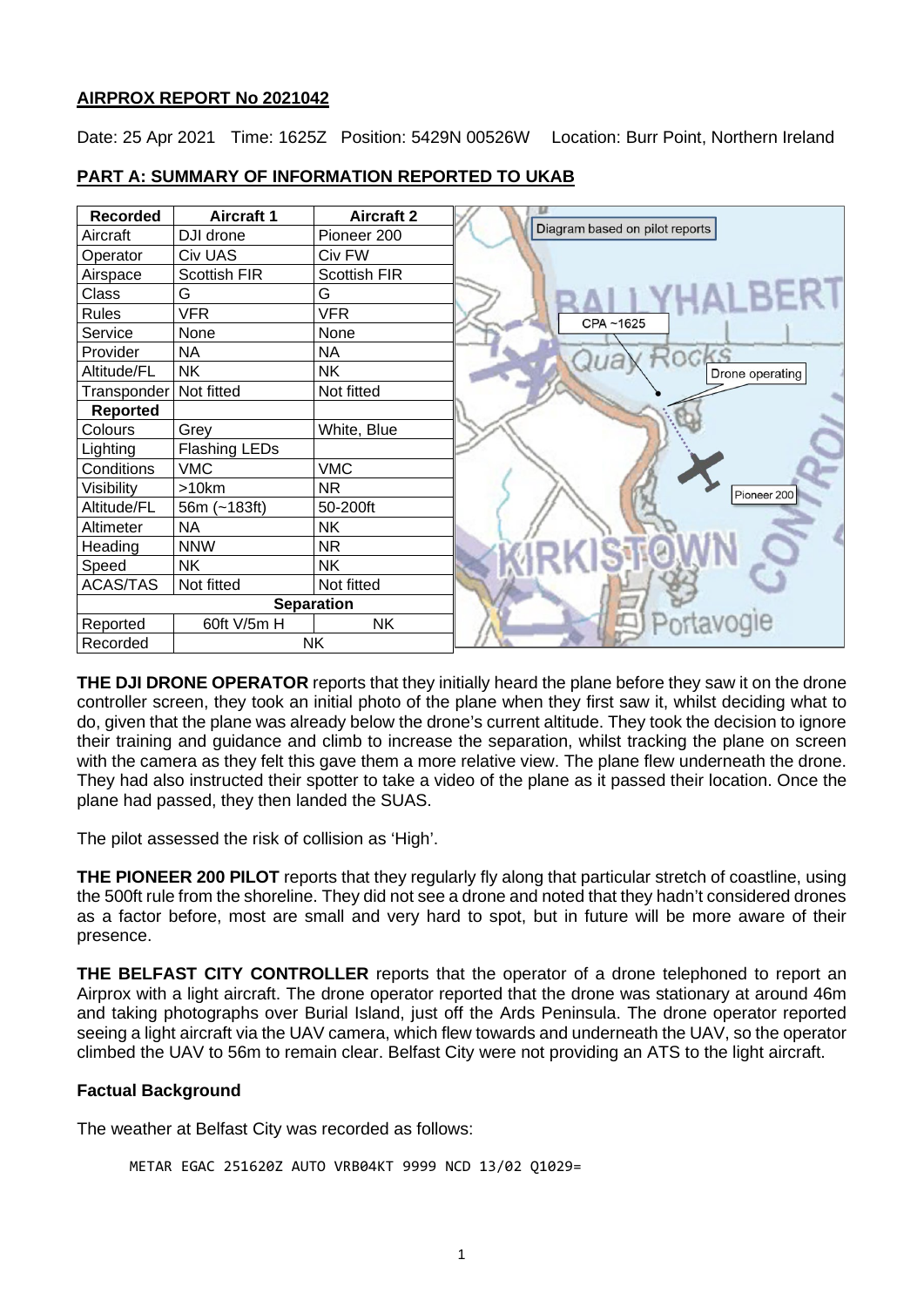# **Analysis and Investigation**

## **UKAB Secretariat**

General (SERA.5005(f)(2)) – Day VFR Flights a) The Civil Aviation Authority (CAA) permits, under SERA.5005(f), an aircraft conducting day VFR flight elsewhere than over the congested areas of cities, towns or settlements or over an open-air assembly of persons, to be flown at a height of: i) less than 500 ft above the ground or water; or ii) less than 500 ft above the highest obstacle within a radius of 150 m from the aircraft, subject to the condition in subparagraph (b). b) The aircraft must not be flown closer than 500 ft to any person, vessel, vehicle or structure except with the permission of the CAA[1](#page-1-0) .

The drone operator and Pioneer 200 pilot shared an equal responsibility for collision avoidance and not to operate in such proximity to other aircraft as to create a collision hazard. [2](#page-1-1) During the flight, the remote pilot shall keep the unmanned aircraft in VLOS and maintain a thorough visual scan of the airspace surrounding the unmanned aircraft in order to avoid any risk of collision with any manned aircraft. The remote pilot shall discontinue the flight if the operation poses a risk to other aircraft, people, animals, environment or property.[3](#page-1-2)

## **Summary**

An Airprox was reported when a DJI drone and a Pioneer 200 flew into proximity in the vicinity of Burr Point at 1625Z on Sunday 25<sup>th</sup> April 2021. Both pilots were operating under VFR in VMC, neither were in receipt of an ATS.

# **PART B: SUMMARY OF THE BOARD'S DISCUSSIONS**

Information available consisted of a report and photographs from the drone operator and a report from the Pioneer 200 pilot. Relevant contributory factors mentioned during the Board's discussions are highlighted within the text in bold, with the numbers referring to the Contributory Factors table displayed in Part C.

Due to the exceptional circumstances presented by the coronavirus pandemic, this incident was assessed as part of a 'virtual' UK Airprox Board meeting where members provided a combination of written contributions and dial-in/VTC comments.

The Board first looked at the actions of the drone operator; they were operating with a spotter and with their drone out over the sea. They had no prior information that the Pioneer 200 was approaching until they saw it on the drone's camera (**CF1**). However, once they saw the aircraft, realising that it was below their drone, they were able to take action and effect a climb. Members noted that the photographs supplied indicated that the drone was well above the aircraft as it went underneath and thought that the drone operator was probably not expecting that an aircraft would be operating in the area and was therefore concerned that the aircraft was lower than the drone (**CF3**). Some members wondered whether the drone operator could have increased the horizontal separation as well as the vertical separation, but a CAA adviser, familiar with drone operations, offered that the easier and quickest option was to manoeuvre vertically. Additionally, drone operators were generally advised to do this because it could be difficult to assess horizontal separation when situated away from the drone.

Turning to the Pioneer pilot, they were entitled to fly at low-level over the sea, providing they were clear of people, vessels, vehicles and structures. The pilot had no prior knowledge that the drone was operating in the area (**CF1**) and did not see it as they flew beneath it (**CF2**). Members were heartened to hear that the pilot recognised that in future they would need to factor in drones to their planning.

<span id="page-1-0"></span><sup>1</sup> ORS4 No1479

<span id="page-1-1"></span><sup>2</sup> (UK) SERA.3205 Proximity.

<span id="page-1-2"></span><sup>3</sup> EASA Part UAS.OPEN.060 Responsibilities of the remote pilot (2)(b).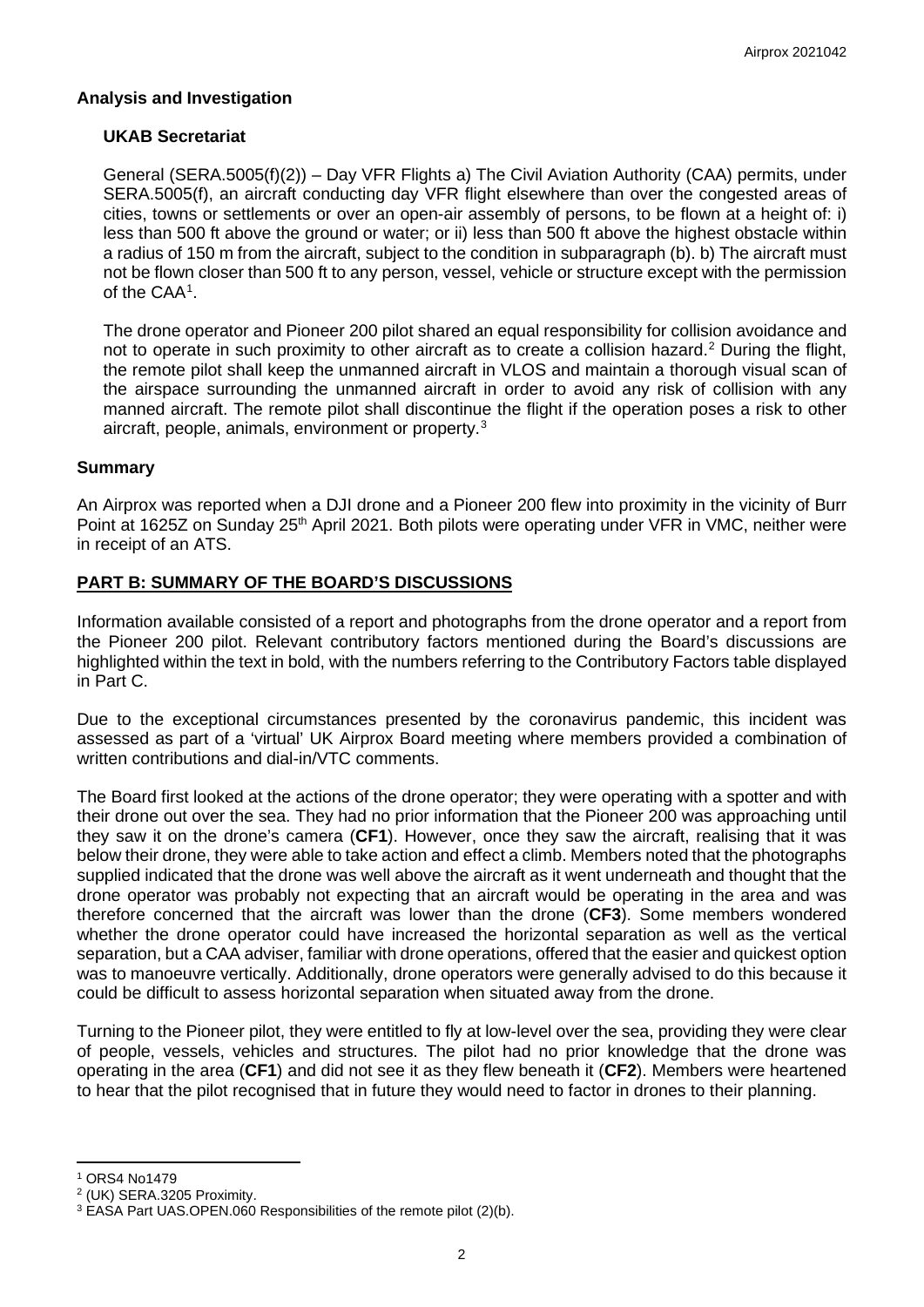Members noted that both parties were entitled to operate as they were, but that neither had had any knowledge that the other had been operating in the same area. They thought that more encounters like this were likely as drone operations become more commonplace, and that pilots should factor in the possibility of drones when flying at lower levels but also that drone operators should be aware of the possibility of encountering aircraft at low levels. Members also noted that electronic conspicuity devices were available to both piloted and remotely piloted vehicles and all parties should consider the benefits of fitting appropriate devices to their aircraft as it could help to reduce the likelihood of such encounters.

Finally, in assessing the risk, members quickly agreed that the actions of the drone operator meant that there had been no risk of collision. There followed a discussion where some members wondered whether the drone operator expected more separation and was therefore concerned by the proximity of the PA28. In the end, members agreed that whilst all the criteria for reporting an Airprox had been met, on this occasion normal safety standards had pertained; Risk Category E.

# **PART C: ASSESSMENT OF CONTRIBUTORY FACTORS AND RISK**

## Contributory Factors:

|                | 2021042                                                        |                                                      |                                                                                                                                                     |                                                                      |
|----------------|----------------------------------------------------------------|------------------------------------------------------|-----------------------------------------------------------------------------------------------------------------------------------------------------|----------------------------------------------------------------------|
| CF.            | <b>Factor</b>                                                  | <b>Description</b>                                   | <b>ECCAIRS Amplification</b>                                                                                                                        | <b>UKAB Amplification</b>                                            |
|                | <b>Flight Elements</b>                                         |                                                      |                                                                                                                                                     |                                                                      |
|                | • Situational Awareness of the Conflicting Aircraft and Action |                                                      |                                                                                                                                                     |                                                                      |
|                | Contextual                                                     | • Situational Awareness and<br><b>Sensory Events</b> | Events involving a flight crew's<br>awareness and perception of<br>situations                                                                       | Pilot had no, late or only generic,<br><b>Situational Awareness</b>  |
|                | • See and Avoid                                                |                                                      |                                                                                                                                                     |                                                                      |
| $\overline{2}$ | Human<br>Factors                                               | • Monitoring of Other Aircraft                       | Events involving flight crew not fully<br>monitoring another aircraft                                                                               | Non-sighting or effectively a non-<br>sighting by one or both pilots |
| 3              | Human<br><b>Factors</b>                                        | • Perception of Visual<br>Information                | Events involving flight crew<br>incorrectly perceiving a situation<br>visually and then taking the wrong<br>course of action or path of<br>movement | Pilot was concerned by the proximity of<br>the other aircraft        |

# Degree of Risk: E.

## Safety Barrier Assessment<sup>[4](#page-2-0)</sup>

In assessing the effectiveness of the safety barriers associated with this incident, the Board concluded that the key factors had been that:

## **Flight Elements:**

**Situational Awareness of the Conflicting Aircraft and Action** were assessed as **ineffective** because neither the drone operator, nor the Pioneer 200 pilot knew about the other operating in the vicinity.

<span id="page-2-0"></span><sup>4</sup> The UK Airprox Board scheme for assessing the Availability, Functionality and Effectiveness of safety barriers can be found on the [UKAB Website.](http://www.airproxboard.org.uk/Learn-more/Airprox-Barrier-Assessment/)